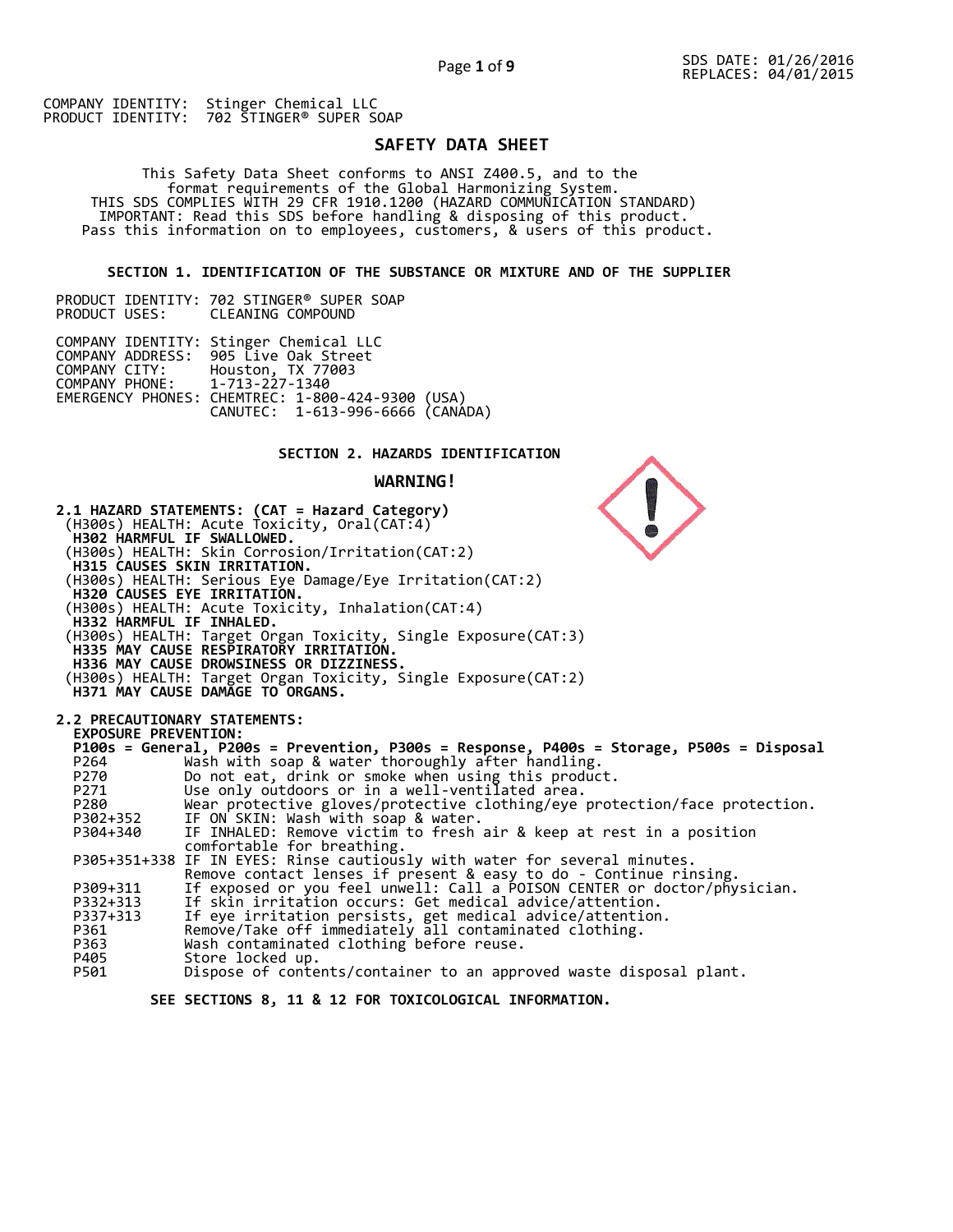#### **SECTION 3. COMPOSITION/INFORMATION ON INGREDIENTS**

| <b>MATERIAL</b>                 | CAS#             | <b>EINECS#</b>           | WT %      |
|---------------------------------|------------------|--------------------------|-----------|
| Water                           | 7732-18-5        | $231 - 791 - 2$          | 70-80     |
| Cocoamidopropyl Betaine         | 61789-40-0       |                          | $10 - 20$ |
| Dipropylene Glycol              | $25265 - 71 - 8$ | $246 - 770 - 3$          | $0 - 10$  |
| C9-11 Alcohols, Ethoxylated     | 68439-46-3       | $\sim$                   | $0 - 5$   |
|                                 |                  |                          |           |
| Amphoteric Surfactant           | Confidential     | $\overline{\phantom{0}}$ | 0-5       |
| Ethylenediaminetetraacetic Acid | $60 - 00 - 4$    |                          | $0 - 1$   |
| 2-Butoxyethanol                 | $111 - 76 - 2$   | $203 - 905 - 0$          | $0 - 1$   |

The specific chemical component identities and/or the exact component percentages of this material may be withheld as trade secrets. This information is made available to health professionals, employees, and designated representatives in accordance with the applicable provisions of 29 CFR 1910.1200̄ (I)(1).  $\overline{\phantom{a}}$ 

TRACE COMPONENTS: Trace ingredients (if any) are present in < 1% concentration, (< 0.1% for potential carcinogens, reproductive toxins, respiratory tract mutagens, and sensitizers). None of the trace ingredients contribute significant additional hazards at the concentrations that may be present in this product. All pertinent hazard information has been provided in this document, per the requirements of the Federal Occupational Safety and Health Administration Standard (29 CFR 1910.1200), U.S. State equivalents, and Canadian Hazardous Materials Identification System Standard (CPR 4).

# **SECTION 4. FIRST AID MEASURES**

4.1 MOST IMPORTANT SYMPTOMS/EFFECTS, ACUTE & CHRONIC: See Section 11 for symptoms/effects, acute & chronic.

4.2 GENERAL ADVICE: First Aid responders should pay attention to self-protection and use the recommended protective clothing (chemical resistant gloves, splash protection). If potential for exposure exists, refer to Section 8 for specific personal protective equipment.

4.3 EYE CONTACT:

 If this product enters the eyes, check for and remove any contact lenses. Open eyes while under gently running water. Use sufficient force to open eyelids. "Roll" eyes to expose more surface. <u>Minimum</u> flushing is for 15 minutes. Seek immediate medical attention.

4.4 SKIN CONTACT:

 If the product contaminates the skin, immediately begin decontamination with running water. <u>Minimum</u> flushing is for 15 minutes. Remove contaminated clothing, taking care not to contaminate eyes. If skin becomes irritated and irritation persists, medical attention may be necessary. Wash contaminated clothing before reuse, discard contaminated shoes.

4.5 INHALATION:

 After high vapor exposure, remove to fresh air. If breathing is difficult, give oxygen. If breathing has stopped, trained personnel should immediately begin artificial respiration. If the heart has stopped, trained personnel should immediately begin cardiopulmonary resuscitation (CPR). Seek immediate medical attention.

4.6 SWALLOWING:

 If swallowed, CALL PHYSICIAN OR POISON CONTROL CENTER FOR MOST CURRENT INFORMATION. If professional advice is not available, give two glasses of water to drink. DO NOT INDUCE VOMITING. Never induce vomiting or give liquids to someone who is unconscious, having convulsions, or unable to swallow. Seek immediate medical attention.

4.7 RESCUERS: Victims of chemical exposure must be taken for medical attention. Rescuers should be taken for medical attention, if necessary. Take a copy of label and SDS to physician or health professional with victim.

4.8 NOTES TO PHYSICIAN:

 There is no specific antidote. Treatment of overexposure should be directed at the control of symptoms and the clinical condition of the patient. Any material aspirated during vomiting may cause lung injury. Therefore, emesis should not be induced mechanically or pharmacologically. If it is considered necessary to evacuate the stomach contents, this should be done by means least likely to cause aspiration (such as: Gastric lavage after endotracheal intubation).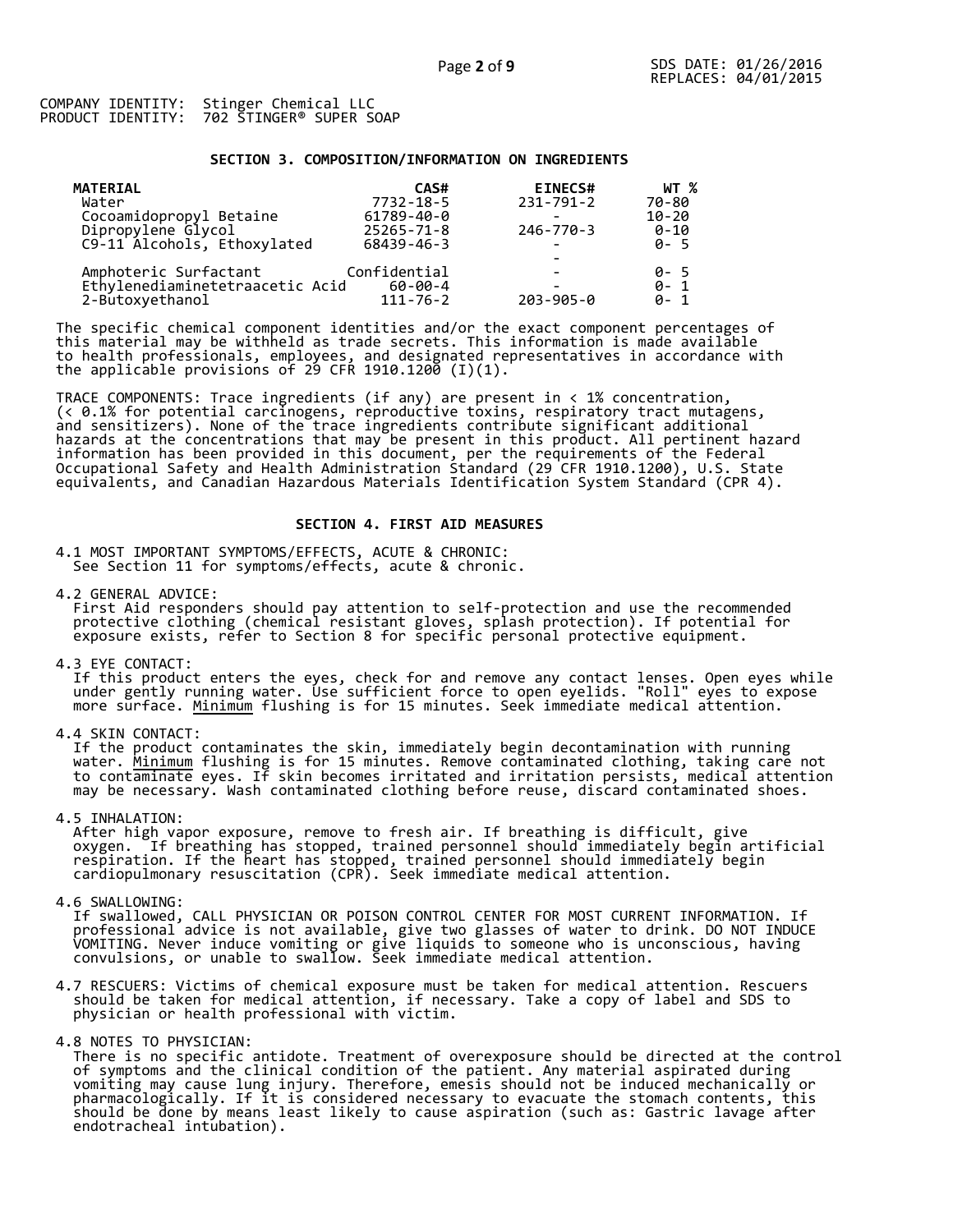# **SECTION 5. FIRE FIGHTING MEASURES**

5.1 FIRE & EXPLOSION PREVENTIVE MEASURES: NO open flames. Above flash point, use a closed system, ventilation,

- 5.2 SUITABLE (& UNSUITABLE) EXTINGUISHING MEDIA: Use dry powder, alcohol-resistant foam, water spray, carbon dioxide.
- 5.3 SPECIAL PROTECTIVE EQUIPMENT & PRECAUTIONS FOR FIRE FIGHTERS: Water spray may be ineffective on fire but can protect fire-fighters & cool closed containers. Use fog nozzles if water is used. Do not enter confined fire-space without full bunker gear. (Helmet with face shield, bunker coats, gloves & rubber boots).

5.4 SPECIFIC HAZARDS OF CHEMICAL & HAZARDOUS COMBUSTION PRODUCTS: SLIGHTLY COMBUSTIBLE! Isolate from oxidizers, heat, & open flame. Closed containers may explode if exposed to extreme heat. Applying to hot surfaces requires special precautions. Continue all label precautions!

# **SECTION 6. ACCIDENTAL RELEASE MEASURES**

- 6.1 SPILL AND LEAK RESPONSE AND ENVIRONMENTAL PRECAUTIONS: Uncontrolled releases should be responded to by trained personnel using pre-planned procedures. No action shall be taken involving personal risk without suitable training. Keep unnecessary and unprotected personnel from entering spill area. Do not touch or walk through material. Avoid breathing vapor or mist. Provide adequate ventilation. Proper protective equipment should be used. In case of a spill, clear the affected area, protect people, and respond with trained personnel. ELIMINATE all ignition sources (no smoking, flares, sparks, or flames in immediate area).
- 6.2 PERSONAL PRECAUTIONS, PROTECTIVE EQUIPMENT, EMERGENCY PROCEDURES: The proper personal protective equipment for incidental releases (such as: 1 Liter of the product released in a well-ventilated area), use impermeable gloves, they should be Level B: **triple-gloves (rubber gloves and nitrile gloves over latex gloves), chemical resistant suit and boots, hard-hat, and Self-Contained Breathing Apparatus** specific for the material handled, goggles, face shield, and appropriate body protection. In the event of a large release, use impermeable gloves, specific for the material handled, chemically resistant suit and boots, and hard hat, and Self-Contained Breathing Apparatus or respirator.

 Personal protective equipment are required wherever engineering controls are not adequate or conditions for potential exposure exist. Select NIOSH/MSHA approved based on actual or potential airborne concentrations in accordance with latest OSHA and/or ANSI recommendations.

6.3 ENVIRONMENTAL PRECAUTIONS:

 Stop spill at source. Construct temporary dikes of dirt, sand, or any appropriate readily available material to prevent spreading of the material. Close or cap valves and/or block or plug hole in leaking container and transfer to another container. Keep from entering storm sewers and ditches which lead to waterways, and if necessary, call the local fire or police department for immediate emergency assistance.

6.4 METHODS AND MATERIAL FOR CONTAINMENT & CLEAN-UP: Absorb spilled liquid with polypads or other suitable absorbent materials. If necessary, neutralize using suitable buffering material, (acid with soda ash or base with phosphoric acid), and test area with litmus paper to confirm neutralization. Clean up with non-combustible absorbent (such as: sand, soil, and so on). Shovel up and place all spill residue in suitable containers. dispose of at an appropriate waste disposal facility according to current applicable laws and regulations and product characteristics at time of disposal (see Section 13 - Disposal Considerations).

6.5 NOTIFICATION PROCEDURES:

 In the event of a spill or accidental release, notify relevant authorities in accordance with all applicable regulations. US regulations require reporting release of this material to the environment which exceed the applicable reportable quantity or oil spills which could reach any waterway including intermittent dry creeks. The National Response Center can be reached at (800)424-8802.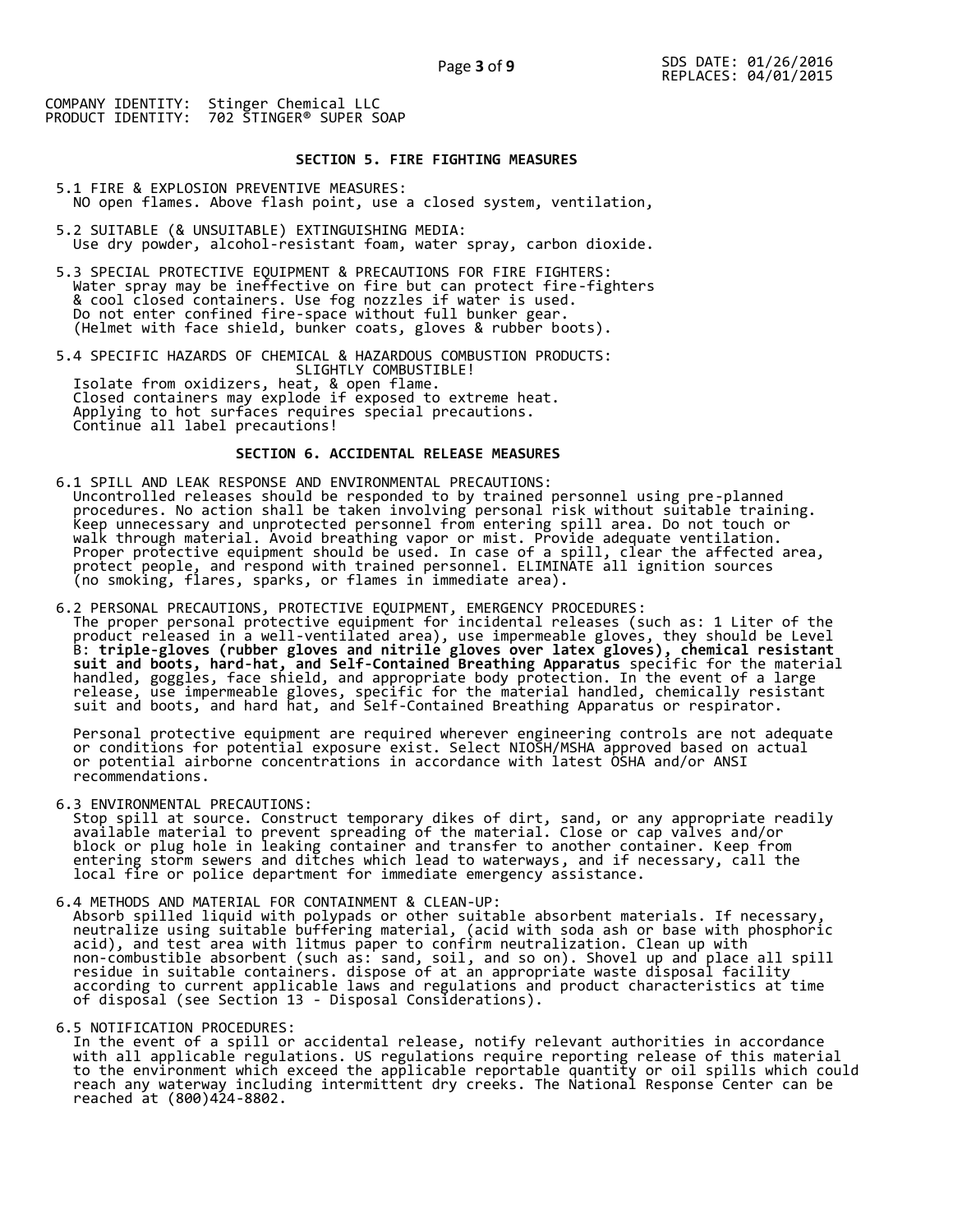Page **4** of **9**

COMPANY IDENTITY: Stinger Chemical LLC PRODUCT IDENTITY: 702 STINGER® SUPER SOAP

# **SECTION 7. HANDLING AND STORAGE**

7.1 PRECAUTIONS FOR SAFE HANDLING: Isolate from oxidizers, heat, & open flame. Use only with adequate ventilation. Avoid or repeated breathing of vapor or spray mist. Do not get in eyes, on skin or clothing. Consult Safety Equipment Supplier. Wear goggles, face shield, gloves, apron & footwear impervious to material. Wash clothing before reuse. Avoid free fall of liquid. Ground containers when transferring. Do not flame cut, braze, or weld. Continue all label precautions!

7.2 CONDITIONS FOR SAFE STORAGE, INCLUDING ANY INCOMPATIBILITIES: Isolate from strong oxidants. Do not store above 49 C/120 F. Keep container tightly closed & upright when not in use to prevent leakage.

#### **SECTION 7. HANDLING AND STORAGE (CONTINUED)**

7.3 NONBULK: CONTAINERS:

 Store containers in a cool, dry location, away from direct sunlight, sources of intense heat, or where freezing is possible. Material should be stored in secondary containers or in a diked area, as appropriate. Store containers away from incompatible chemicals (see Section 10, Stability and Reactivity). Post warning and "NO SMOKING" signs in storage and use areas, as appropriate. Empty containers should be handled with care. Never store food, feed, or drinking water in containers which held this product.

7.4 BULK CONTAINERS:

 All tanks and pipelines which contain this material must be labeled. Perform routine maintenance on tanks or pipelines which contain this product. Report all leaks immediately to the proper personnel.

7.5 TANK CAR SHIPMENTS:

Tank cars carrying this product should be loaded and unloaded in strict accordance with<br>tank-car manufacturer's recommendation and all established on-site safety procedures. tank-car manufacturer's recommendation and all established on-site safety procedures. Appropriate personal protective equipment must be used (see Section 8, Engineering Controls and Personal Protective Equipment.). All loading and unloading equipment must be inspected, prior to each use. Loading and unloading operations must be attended, at all times. Tank cars must be level, brakes must be set or wheels must be locked or blocked prior to loading or unloading. Tank car (for loading) or storage tanks (for unloading) must be verified to be correct for receiving this product and be properly prepared, prior to starting the transfer operations. Hoses must be verified to be in the correct positions, before starting transfer operations. A sample (if required) must be taken and verified (if required) prior to starting transfer operations. All lines must be blown-down and purged before disconnecting them from the tank car or vessel.

7.6 PROTECTIVE PRACTICES DURING MAINTENANCE OF CONTAMINATED EQUIPMENT: Follow practices indicated in Section 6 (Accidental Release Measures). Make certain application equipment is locked and tagged-out safely. Always use this product in areas where adequate ventilation is provided. Collect all rinsates and dispose of according to applicable Federal, State, Provincial, or local procedures.

7.7 EMPTY CONTAINER WARNING:

 Empty containers may contain residue and can be dangerous. Do not attempt to refill or clean containers without proper instructions. Empty drums should be completely drained and safely stored until appropriately reconditioned or disposed. Empty containers should be taken for recycling, recovery, or disposal through suitably qualified or licensed contractor and in accordance with governmental regulations. **DO NOT PRESSURIZE, CUT, WELD, BRAZE, SOLDER, DRILL, GRIND, OR EXPOSE SUCH CONTAINERS TO HEAT, FLAME, SPARKS, STATIC ELECTRICITY, OR OTHER SOURCES OF IGNITION. THEY MAY BURST AND CAUSE INJURY OR DEATH.**

# **SECTION 8. EXPOSURE CONTROLS/PERSONAL PROTECTION**

| <b>8.1 EXPOSURE LIMITS:</b><br><b>MATERIAL</b>                               | CAS#           | <b>EINECS#</b>                                                                      | TWA (OSHA)           | TLV (ACGIH) |
|------------------------------------------------------------------------------|----------------|-------------------------------------------------------------------------------------|----------------------|-------------|
| Water                                                                        | 7732-18-5      |                                                                                     | 231-791-2 None Known | None Known  |
| Cocoamidopropyl Betaine<br>Dipropylene Glycol<br>C9-11 Alcohols, Ethoxylated | 61789-40-0     |                                                                                     | None Known           | None Known  |
|                                                                              | 25265-71-8     |                                                                                     | 246-770-3 None Known | 25 ppm      |
|                                                                              | 68439-46-3     | <b>Contract Contract</b>                                                            | None Known           |             |
|                                                                              |                |                                                                                     |                      | None Known  |
| Amphoteric Surfactant                                                        | Confidential   | $\sim$                                                                              | None Known           | None Known  |
| Ethylenediaminetetraacetic Acid                                              | 60-00-4        | $\mathcal{L}^{\text{max}}_{\text{max}}$ and $\mathcal{L}^{\text{max}}_{\text{max}}$ | None Known           | None Known  |
| 2-Butoxyethanol                                                              | $111 - 76 - 2$ | 203-905-0                                                                           | 50 ppm S             | 20 ppm S    |

This product contains no EPA Hazardous Air Pollutants (HAP) in amounts  $> 0.1\%$ .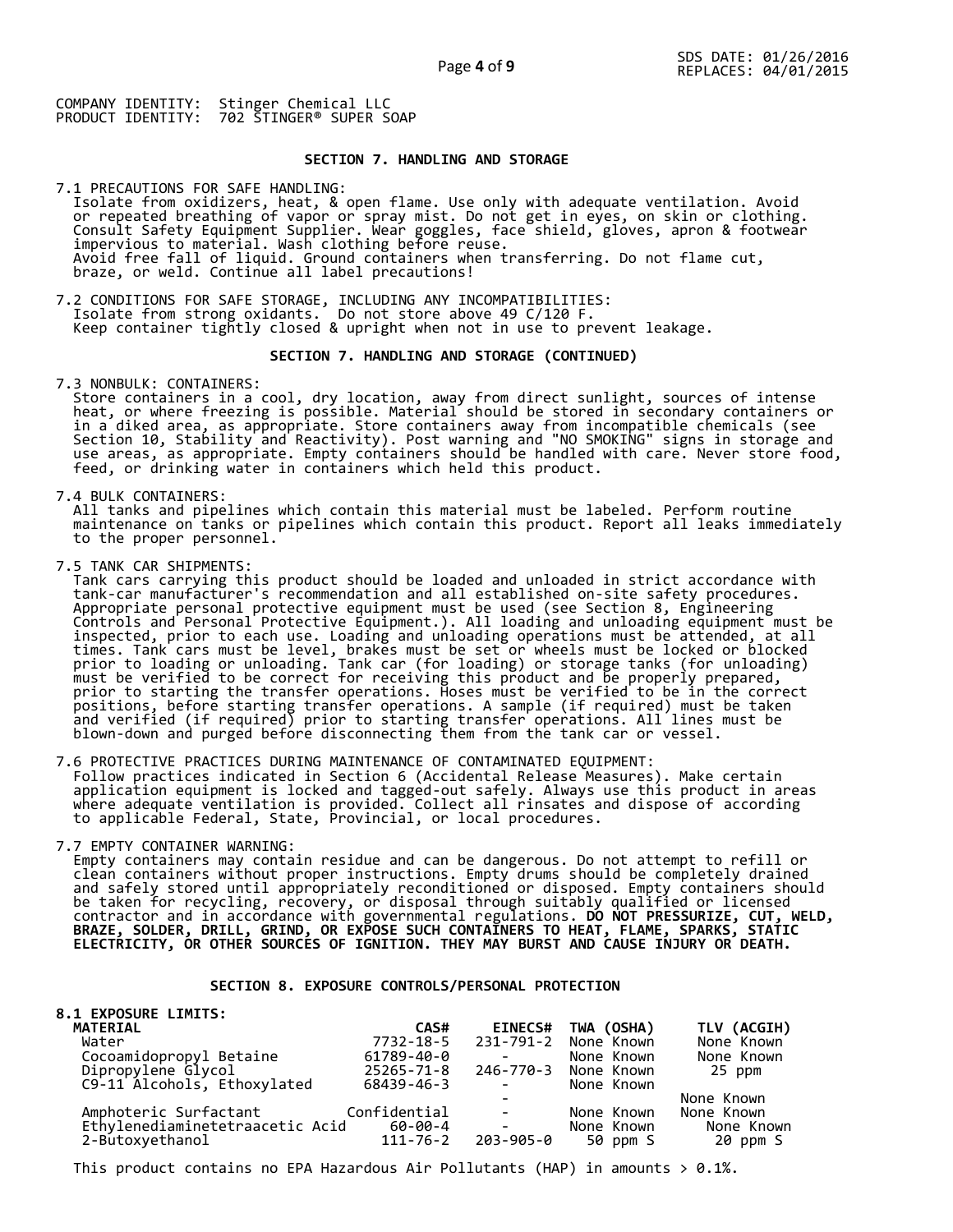# **SECTION 8. EXPOSURE CONTROLS/PERSONAL PROTECTION (CONTINUED)**

# **8.2 APPROPRIATE ENGINEERING CONTROLS:**

# RESPIRATORY EXPOSURE CONTROLS

 Airborne concentrations should be kept to lowest levels possible. If vapor, dust or mist is generated and the occupational exposure limit of the product, or any component of the product, is exceeded, use appropriate NIOSH or MSHA approved air purifying or air-supplied respirator authorized in 29 CFR 1910.134, European Standard EN 149, or applicable State regulations, after determining the airborne concentration of the contaminant. Air supplied respirators should always be worn when airborne concentration of the contaminant or oxygen content is unknown. Maintain airborne contaminant concentrations below exposure limits. If adequate ventilation is not available or there is potential for airborne exposure above the exposure limits, a respirator may be worn up to the respirator exposure limitations, check with respirator equipment manufacturer's recommendations/limitations. For particulates, a particulate respirator (NIOSH Type N95 or better filters) may be worn. If oil particles (such as: lubricants, cutting fluids, glycerine, and so on) are present, use a NIOSH Type R or P filter. For a higher level of protection, use positive pressure supplied air respiration protection or Self-Contained Breathing Apparatus or if oxygen levels are below 19.5% or are unknown.

 EMERGENCY OR PLANNED ENTRY INTO UNKNOWN CONCENTRATIONS OR IDLH CONDITIONS Positive pressure, full-face piece Self-Contained Breathing Apparatus; or positive pressure, full-face piece Self-Contained Breathing Apparatus with an auxilliary positive pressure Self-Contained Breathing Apparatus.

VENTILATION<br>LOCAL EXHAUST: LOCAL EXHAUST: Necessary MECHANICAL (GENERAL): Necessary SPECIAL: None OTHER: None Please refer to ACGIH document, "Industrial Ventilation, A Manual of Recommended Practices", most recent edition, for details.

# **8.3 INDIVIDUAL PROTECTION MEASURES, SUCH AS PERSONAL PROTECTIVE EQUIPMENT:**

#### EYE PROTECTION:

 Safety eyewear complying with an approved standard should be used when a risk assessment indicates this is necessary to avoid exposure to liquid splashes, mists or dusts. If contact is possible, chemical splash goggles should be worn, when a higher degree of protection is necessary, use splash goggles or safety glasses. Face-shields are recommended when the operation can generate splashes, sprays or mists.

# HAND PROTECTION:

 Use gloves chemically resistant to this material. Glove must be inspected prior to use. Preferred examples: Butyl rubber, Chlorinated Polyethylene, Polyethylene, Ethyl vinyl alcohol laminate ("EVAL"), Polyvinyl alcohol ("PVA"). Examples of acceptable glove barrier materials include: Natural rubber ("latex"), Neoprene, Nitrile/butadiene rubber ("nitrile") or ("NBR"), Polyvinyl chloride ("PVC") or "vinyl"), Viton. Chemical-resistant, impervious gloves complying with an approved standard should be worn at all times when handling chemical products if a risk assessment indicates this is necessary. Considering the parameters specified by the glove manufacturer, check during use that the gloves are still retaining their protective properties. It should be noted that the time to breakthrough for any glove material may be different for different glove manufacturers. In the case of mixtures, consisting of several substances, the protection time of the gloves cannot be accurately estimated. Use proper glove removal technique (without touching glove's outer surface) to avoid skin contact with this product. Dispose of contaminated gloves after use in accordance with applicable laws and good practices. Wash and dry hands.

#### BODY PROTECTION:

 Use body protection appropriate for task. Cover-all, rubber aprons, or chemical protective clothing made from impervious materials are generally acceptable, depending on the task.

#### WORK & HYGIENIC PRACTICES:

 Wash hands, forearms and face thoroughly after handling chemical products, before eating, smoking and using toilet facilities and at the end of the working period. Provide readily accessible eye wash stations & safety showers. Remove clothing that becomes contaminated. Destroy contaminated leather articles. Launder or discard contaminated clothing.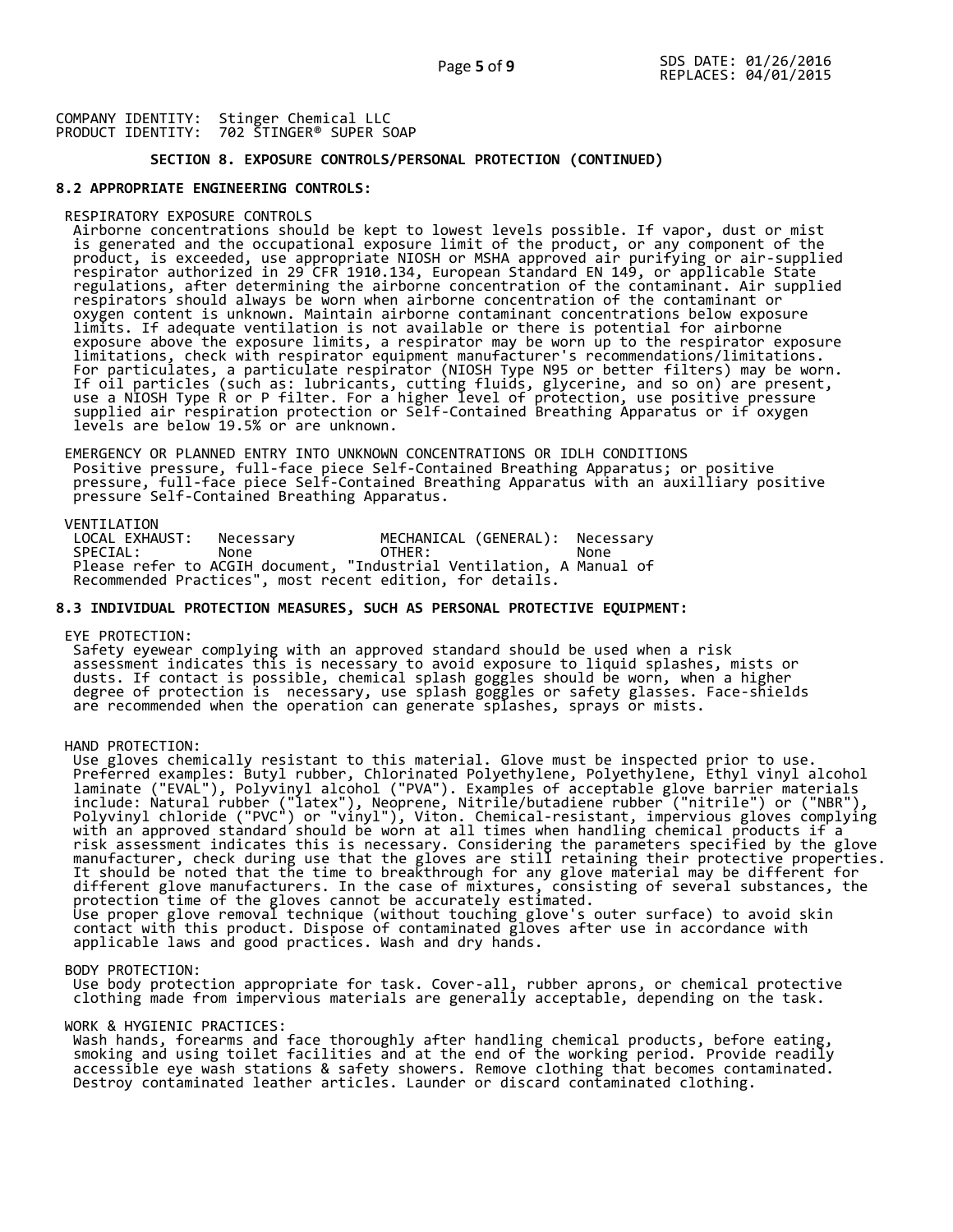# **SECTION 9. PHYSICAL & CHEMICAL PROPERTIES**

| APPEARANCE:                                          | Liquid, Yellow                                |
|------------------------------------------------------|-----------------------------------------------|
| ODOR:                                                | Banana                                        |
| ODOR THRESHOLD:                                      | Not Available                                 |
| pH (Neutrality):                                     | ~27.6                                         |
| MELTING POINT/FREEZING POINT:                        | Not Available / $17^{\circ}$ F/ -8.3 C        |
| BOILING RANGE (IBP,50%,Dry Point):                   | 105 105 231* C / 222 222 448* F (*=End Point) |
| FLASH POINT (TEST METHOD):                           | 137 C / 280 F (TCC) (Lowest Component         |
| EVAPORATION RATE (n-Butyl Acetate=1):                | Not Applicable                                |
| FLAMMABILITY CLASSIFICATION:                         | Class III-B                                   |
| LOWER FLAMMABLE LIMIT IN AIR (% by vol):             | 1.1 (Lowest Component)                        |
| UPPER FLAMMABLE LIMIT IN AIR (% by vol):             | Not Available                                 |
| VAPOR PRESSURE (mm of Hg)@20 C                       | 17.3                                          |
| VAPOR DENSITY (air=1):                               | 0.719                                         |
| GRAVITY @ 68/68 F / 20/20 C:                         |                                               |
| DENSITY:                                             | 1.082                                         |
| SPECIFIC GRAVITY (Water=1):                          | 1.08                                          |
| POUNDS/GALLON:                                       | 8.65                                          |
| WATER SOLUBILITY:                                    | Appreciable                                   |
| PARTITION COEFFICIENT (n-Octane/Water):              | Not Available                                 |
| AUTO IGNITION TEMPERATURE:                           | 371 C / 700 F                                 |
| DECOMPOSITION TEMPERATURE:                           | Not Available                                 |
| TOTAL VOC'S (TVOC)*:                                 | 1.0 Vol% / 9.0 g/L / .0 Lbs/Gal               |
| NONEXEMPT VOC'S (CVOC)*:                             | 1.0 Vol% / 9.0 g/L / .0 Lbs/Gal               |
| HAZARDOUS AIR POLLUTAŃTS (HAPS):                     | 0.0 Wt% /0.0 g/L / 0.000 Lbs/Gal              |
| NONEXEMPT VOC PARTIAL PRESSURE (mm of Hg @ 20 C)     | 0.0                                           |
| VISCOSITY @ 20 C (ASTM D445):                        | Not Available                                 |
| * Using CARB (California Air Resources Board Rules). |                                               |

# **SECTION 10. STABILITY & REACTIVITY**

10.1 REACTIVITY & CHEMICAL STABILITY: Stable under normal conditions, no hazardous reactions when kept from incompatibles.

10.2 POSSIBILITY OF HAZARDOUS REACTIONS & CONDITIONS TO AVOID: Isolate from oxidizers, heat, & open flame.

10.3 INCOMPATIBLE MATERIALS: Reacts with strong oxidants, causing fire & explosion hazard.

10.4 HAZARDOUS DECOMPOSITION PRODUCTS: Carbon Monoxide, Carbon Dioxide from burning.

10.5 HAZARDOUS POLYMERIZATION: Will not occur.

# **SECTION 11. TOXICOLOGICAL INFORMATION**

# **11.1 ACUTE HAZARDS**

 11.11 EYE & SKIN CONTACT: Primary irritation to skin, defatting, dermatitis. Absorption thru skin increases exposure. Primary irritation to eyes, redness, tearing, blurred vision. Liquid can cause eye irritation. Wash thoroughly after handling.

 11.12 INHALATION: Anesthetic. Irritates respiratory tract. Acute overexposure can cause serious nervous system depression. Vapor harmful. Breathing vapor can cause irritation.

 11.13 SWALLOWING: Swallowing can cause abdominal irritation, nausea, vomiting & diarrhea.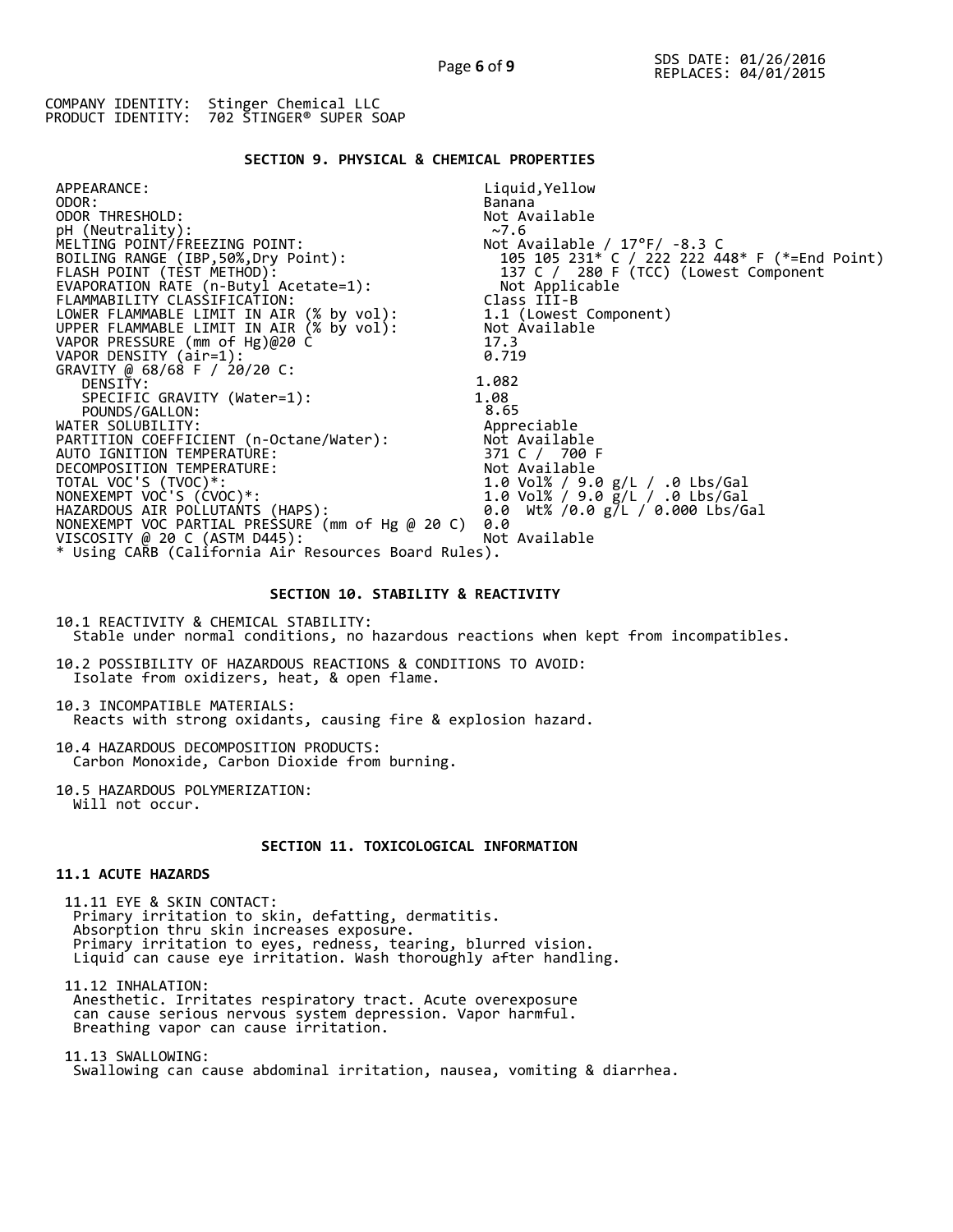## **SECTION 11. TOXICOLOGICAL INFORMATION (CONTINUED)**

# **11.2 SUBCHRONIC HAZARDS/CONDITIONS AGGRAVATED**

 MEDICAL CONDITIONS AGGRAVATED BY EXPOSURE: Pre-existing disorders of any target organs mentioned in this Document can be aggravated by over-exposure by routes of entry to components of this product. Persons with these disorders should avoid use of this product.

#### **11.3 CHRONIC HAZARDS**

 11.31 CANCER, REPRODUCTIVE & OTHER CHRONIC HAZARDS: This product has no carcinogens listed by IARC, NTP, NIOSH, OSHA or ACGIH, as of this date, greater or equal to 0.1%.

11.32 TARGET ORGANS: May cause damage to target organs, based on animal data.

11.33 IRRITANCY: Irritating to contaminated tissue.

11.34 SENSITIZATION: No component is known as a sensitizer.

11.35 MUTAGENICITY: No known reports of mutagenic effects in humans.

11.36 EMBRYOTOXICITY: No known reports of embryotoxic effects in humans.

11.37 TERATOGENICITY: No known reports of teratogenic effects in humans.

11.38 REPRODUCTIVE TOXICITY: No known reports of reproductive effects in humans.

 A MUTAGEN is a chemical which causes permanent changes to genetic material (DNA) such that the changes will propagate across generational lines. An EMBRYOTOXIN is a chemical which causes damage to a developing embryo (such as: within the first 8 weeks of pregnancy in humans), but the damage does not propagate across generational lines. A TERATOGEN is a chemical which causes damage to a developing fetus, but the damage does not propagate across generational lines. A REPRODUCTIVE TOXIN is any substance which interferes in any way with the reproductive process.

#### **11.4 MAMMALIAN TOXICITY INFORMATION**

| <b>MATERIAL</b>    | <b>CAS#</b> | <b>EINECS#</b> | LOWEST KNOWN LETHAL DOSE DATA |
|--------------------|-------------|----------------|-------------------------------|
|                    |             |                | LOWEST KNOWN LD50 (ORAL)      |
| Dipropylene Glycol | 25265-71-8  | $\sim$         | 14800.0 mg/kg(Rats)           |

# **SECTION 12. ECOLOGICAL INFORMATION**

#### **12.1 ALL WORK PRACTICES MUST BE AIMED AT ELIMINATING ENVIRONMENTAL CONTAMINATION.**

12.2 EFFECT OF MATERIAL ON PLANTS AND ANIMALS: This product may be harmful or fatal to plant and animal life if released into the environment. Refer to Section 11 (Toxicological Information) for further data on the effects of this product's components on test animals.

12.3 EFFECT OF MATERIAL ON AQUATIC LIFE: The most sensitive known aquatic group to any component of this product is: Tidewater Silversides 1250 ppm or mg/L (96 hour exposure). Keep out of sewers and natural water supplies.

12.4 MOBILITY IN SOIL Mobility of this material has not been determined.

12.5 DEGRADABILITY This product is partially biodegradable.

12.6 ACCUMULATION Bioaccumulation of this product has not been determined.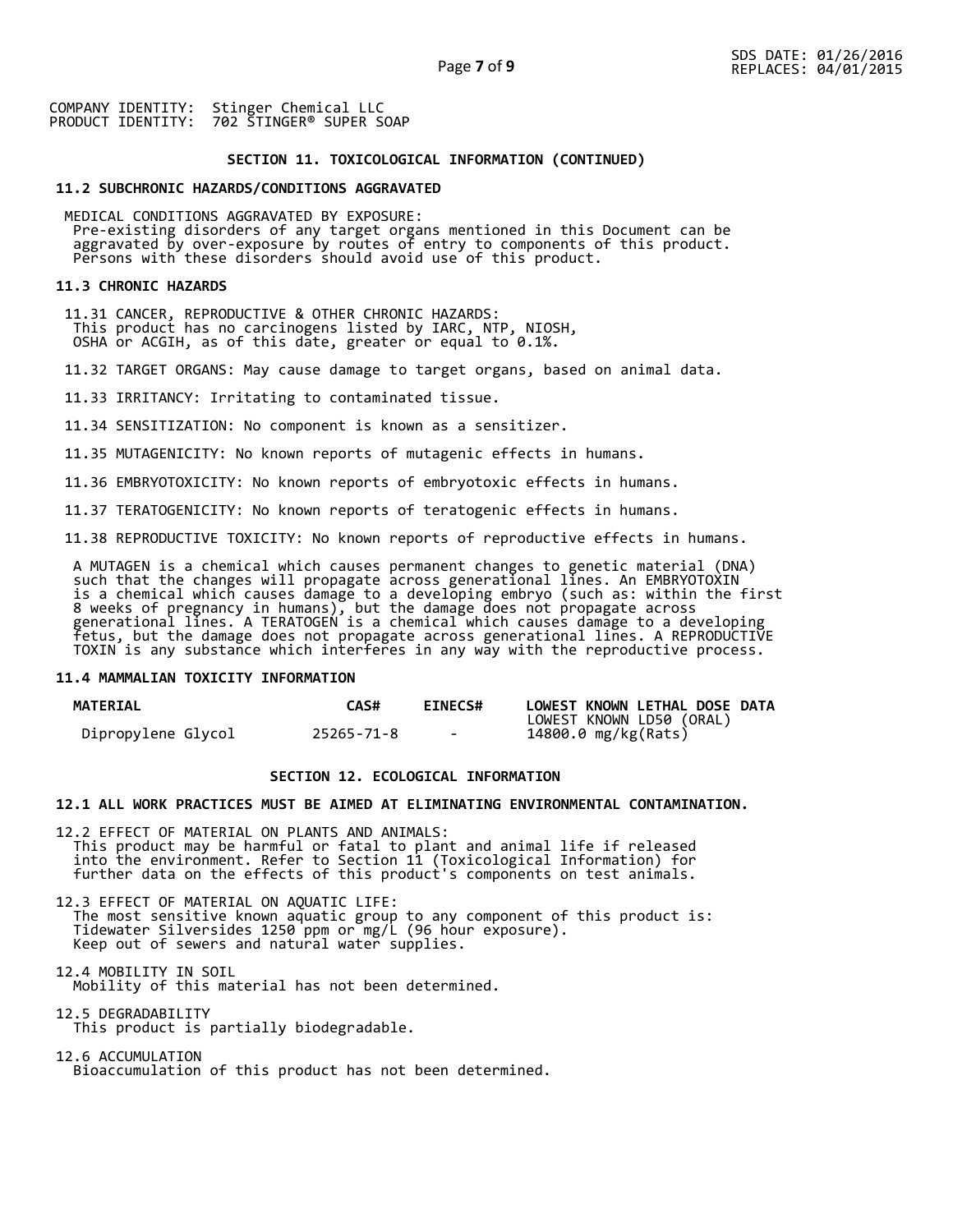# **SECTION 13. DISPOSAL CONSIDERATIONS**

The generation of waste should be avoided or minimized wherever possible. Dispose of surplus and non-recyclable products via a licensed waste disposal contractor. Waste should not be disposed of untreated to the sewer unless fully compliant with the requirements of all authorities with jurisdiction. Waste packaging should be recycled. Incineration or landfill should only be considered when recycling is not feasible. This material and its container must be disposed of in a safe way. Care should be taken when handling emptied containers that have not been cleaned or rinsed out. Empty containers and liners may retain some product residues. Vapor from some product residues may create a highly flammable or explosive atmosphere inside the container. **DO NOT PRESSURIZE, CUT, WELD, BRAZE, SOLDER, DRILL, GRIND, OR EXPOSE USED CONTAINERS TO HEAT, FLAME, SPARKS, STATIC ELECTRICITY, OR OTHER SOURCES OF IGNITION. THEY MAY BURST AND CAUSE INJURY OR DEATH.** Avoid dispersal of spilled material and runoff and contact with soil, waterways, drains and sewers. Processing, use or contamination may change the waste disposal requirements. Do not dispose of on land, in surface waters, or in storm drains. Waste should be recycled or disposed of in accordance with regulations. Large amounts should be collected for reuse or consigned to licensed hazardous waste haulers for disposal. **ALL DISPOSAL MUST BE IN ACCORDANCE WITH ALL FEDERAL, STATE, PROVINCIAL, AND LOCAL REGULATIONS. IF IN DOUBT, CONTACT PROPER AGENCIES.** 

#### **SECTION 14. TRANSPORT INFORMATION**

MARINE POLLUTANT: No DOT/TDG SHIP NAME: Not Regulated DRUM LABEL:<br>IATA / ICAO:<br>IMO / IMDG: Not Regulated Not Regulated EMERGENCY RESPONSE GUIDEBOOK NUMBER: None

 **SECTION 15. REGULATORY INFORMATION** 

**15.1 EPA REGULATION: SARA SECTION 311/312 HAZARDS: Acute Health** 

All components of this product are on the TSCA list. SARA Title III Section 313 Supplier Notification This product contains the indicated <\*> toxic chemicals subject to the reporting requirements of Section 313 of the Emergency Planning & Community Right-To-Know Act of 1986 & of 40 CFR 372. This information must be included in all MSDSs that are copied and distributed for this material.

| SARA TITLE III INGREDIENTS                           | CAS# | <b>EINECS#</b> | WT% (REG.SECTION) RQ(LBS)                                           |              |
|------------------------------------------------------|------|----------------|---------------------------------------------------------------------|--------------|
| *Ethylenediaminetetraacetic Acid<br>*2-Butoxyethanol |      |                | $60-00-4$ - 0- 1 $(311,312,313)$<br>111-76-2 203-905-0 0- 1 $(313)$ | None<br>None |

#### **SECTION 15. REGULATORY INFORMATION (CONTINUED)**

# **15.2 STATE REGULATIONS:**

 CALIFORNIA SAFE DRINKING WATER & TOXIC ENFORCEMENT ACT (PROPOSITION 65): This product contains no chemicals known to the State of California to cause cancer or reproductive toxicity.

#### **15.3 INTERNATIONAL REGULATIONS**

 The identified components of this product are listed on the chemical inventories of the following countries: Australia (AICS), Canada (DSL or NDSL), China (IECSC), Europe (EINECS, ELINCS), Japan (METI/CSCL, MHLW/ISHL), South Korea (KECI), New Zealand (NZIoC), Philippines (PICCS), Switzerland (SWISS), Taiwan (NECSI), USA (TSCA).

# **15.4 CANADA: WORKPLACE HAZARDOUS MATERIALS INFORMATION SYSTEM (WHMIS)**  D2B: Irritating to skin / eyes.

 This product was classified using the hazard criteria of the Controlled Products Regulations (CPR). This Document contains all information required by the CPR.